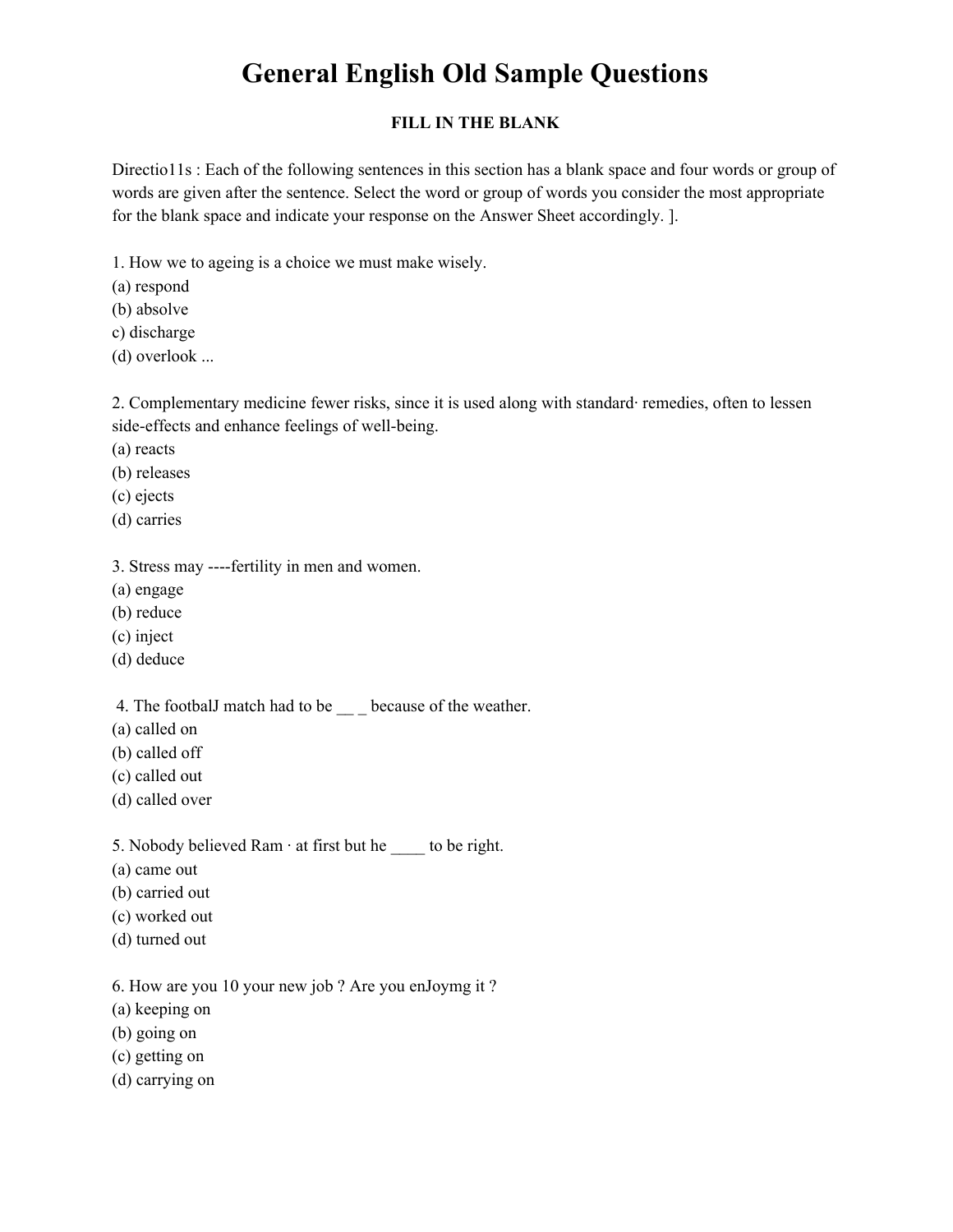### **SYNONYMS**

Directions : Each item in this section consists of a sentence with an underlined word followed by four words/group of words. Select the option that is the nearest in meaning to the underlined word and mark your response on your Answer Sheet accordingly.

7. A provocative message had been doing rounds on social media to instigate the mob against migrants.

(a) dexterous

(b) inflammatory

(c) valiant

(d) prudent

8. The differences include increase in mean temperature and heavy precipitation in several regions.

- (a) drought
- (b) oasis
- (c) rainfall
- (d) snowing

9. The portal will help vtctuns and complainants to anonymously report cyber crime.

- (a) incognito
- (b) directly
- (c) unfailingly
- (d) in situ

10. He is suffering from a terminal disease.

- (a) sublunary
- (b) terri fie
- (c) chronic
- (d) incurable

11. Doctors are reluctant to take rural postings despite big salary offers.

- (a) disinclined
- (b) eager
- (c) fervent
- (d) unrepentant

12. The authorities have reprimanded the subordinate officer for violating the protocol.

- (a) extolled
- (b) purported
- (c) admonished
- (d) required an apology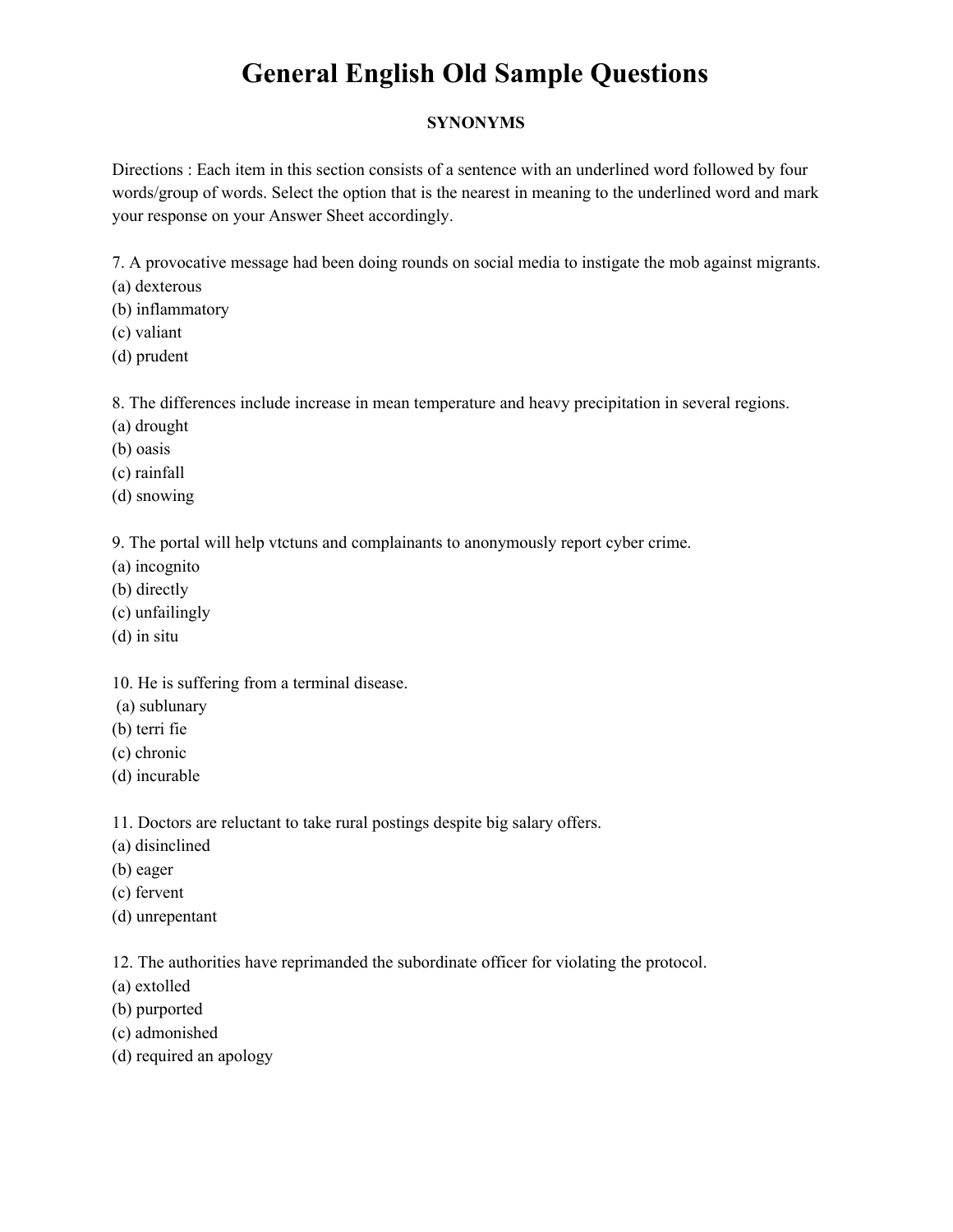### **ANTONYMS**

Directions : Each item in this section consists of a sentence with an underlined word followed by four words. Select the option that is opposite In meaning to the underlined word and mark your response on your Answer Sheet accordingly.

13. His religious views are rather fanatical.

(a) bigoted

(b) rabid

- (c) moderate
- (d) militant

14. Religious fundamentalists often consider the followers of other religions to be heretics.

(a) dissenter

(b) believer

- (c) renegade
- (d) apostate

15. According to G B Shaw, men have become inert. Therefore, life force has chosen women to perform its functions. <https://www.freshersnow.com/previous-year-question-papers/>

- (a) lively
- (b) quiescent
- (c) dormant
- (d) apathetics

16. Some of the men are highly misanthropic.

(a) anti-social

(b) philosophic

(c) atrophic

(d) philanthropic

17. The teacher was a very profound man.

- (a) sincere
- (b) erudite
- (c) scholarly
- (d) superficial

18. His hand-writing is readable.

- (a) well-written
- (b) decipherable
- (c) illegible (d) comprehensible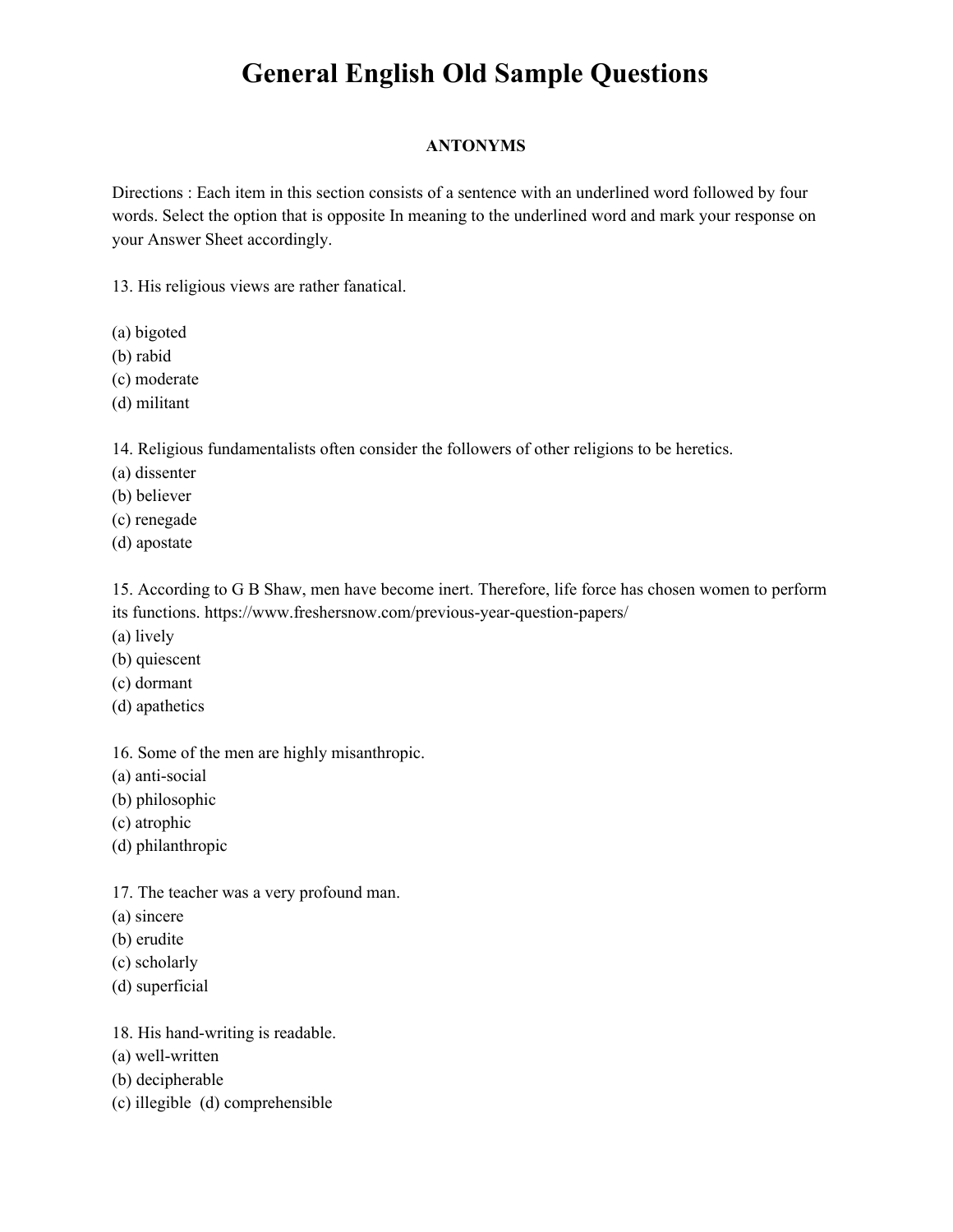#### **COMPREHENSION**

Directions : ln this section you have few short passages. After each passage, you will find some items based on the passage. First, read a passage and answer the items based on it. You are required to select your answers based on the contents of the passage and opinion of the author only.

#### **Passage- I**

From 1600 to 1757 the East India Company's role in India was that of a trading corporation which brought goods or precious metals into India and exchanged them for indian goods like textiles and spices, it sold abroad. Its profits came primarily from the sale of Indian goods abroad. Naturally, it tried constantly to open new markets· for Indian goods in Britain and other countries. Thereby, it increased the export of ll1dian manufacturers, and thus encouraged their production. This is the reason why Indian rulers tolerated and even encouraged the establishment of the Company's factories in India. But, from the very beginning, the British manufacturers were jealous of the popularity that India textiles enjoyed in Britain. All of a sudden, dress fashions changed and light cotton textiles began to replace the coarse woolens of the English. Before, the author of the famous novel, Robinson Crusoe, complained that Indian cloth had "crept into our houses, our closets and bed chambers; curtains, cushions, chairs, and at last beds themselves were nothing but calicos or India stuffs". The British manufacturers put pressure on their government to restrict and prohibit the sale of Indian goods in England. By 1720, laws had been passed forbidding the wear or use of printed ot dyed cotton cloth. In 1760 a lady had to pay a fine of 200 for possessing an imported handkerchief ! Moreover, heavy duties were imposed on the import of plain cloth. Other European countries, except Holland, also either prohibited the import of Indian cloth or imposed heavy import duties. fu spite of these laws, however, fudian silk and cotton textiles still held their own in foreign markets, until the middle of the eighteenth century when the Engllsh textile industry began to develop on the basis of new and advanced technology.

19. St. The East India Company was encouraging the export oflndian manufacturers because (a) it was a philanthropic trading corporation

- (b) it wanted Indian manufacturers to prosper in trade and commerce
- (c) it profited from the sale of Indian goods in foreign markets
- (d) it- feared Indian Kings who would not permit them trade in llndia

20. The people of England used Indian cloths because

(a) they loved foreign and imported clothes

- (b) the indian textile was light cotton
- (c) the Indian cloths were cheaper
- (d) the Indian cloths could be easily transported

21. What did the manufacturer do to compete with the Indian manufacturers ?

- (a) They pressurized the government to levy heavy duties on export of Indian cl otbes
- (b) Titey pressurized the government to levy heavy· duties on import of Indian clothes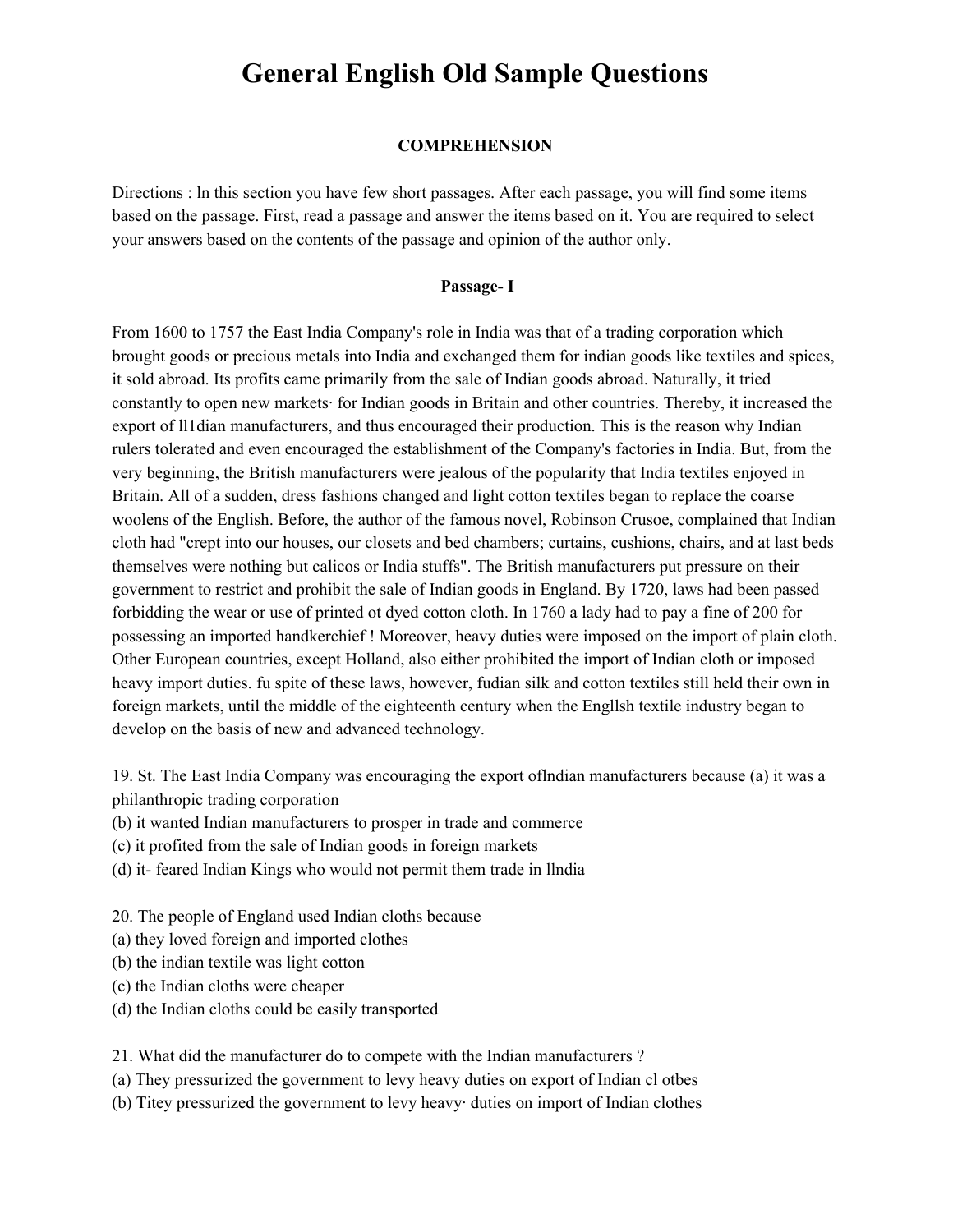- (c) They requested people to change their fashion preferences
- (d) Titey lowered the prices of the Britain made textile

22. Which source is cited by the author to argue that Indian textiJe was in huge demand in 18th century England ?

- (a) TI1e archival source
- (b) The scientific source
- (c) The journalistic source
- (d) TI1e literary source

23. "New and advanced ·technology" in the paragraph refers to

- (a) the French Revolution
- (b) the Glorious Revolution of England.
- (c) the Industrial Revolut1on
- (d) the begiJming of colonialism

#### **Passage - 2**

Zimbabwe's prolonged political crisis reached the boiling point earlier this month when President Robert Mugabe dismissed the Vice-President, Emmerson Mnangagwa. A battle to succeed the 93-year-old liberation hero-tumed President had a lready been brewing within the ruling Zimbabwe African National Union-Patriotic Front (Zanu-PF), with the old guard backing Mr. Mnangagwa, himself a freedom tighter, and 'Generation 40', a grouping of younger leaders supporting Mr. Mugabe's 52-year-old wife, Grace. Ms. Mugabe, known for her extravagant lifestyle and interfering ways, has been vocal in months about her political ambitions. Mr. Mugabe was seen to have endorsed her when on November 6 he dismissed Mr. Mnangagwa. But Mr. Mugabe, who has ruled Zimbabwe since its independence in 1980, erred on two cotJnts: he underestimated th.e deep connections Mr. Mnangagwa has within the establishment and overestimated his own power in a system he has helped shape. In the good o.ld days, Mr. Mugabe was able to rule with an iron grip. But those days are gone. Age and health problems have weakened his hold on power, wbjle there is a groundswell of anger among the public over economic mismanagement. So when he turned against a man long seen by the establishment as his successor, Mr. M ugabe left little doubt that he was acting from a position of political weakness. This gave the security forces the confidence to tum against him and make it clear they didn't want a Mugabe dynasty. The military doesn't want to call its action a coup d'etat, for obvious reasons. A coup would attract international condemnation, even sanctions. But it is that the army chief, Gen. Constantino Chiwenga, is in charge. His plan, as it emerges, is to force Mr. Mugabe to resign and install a transitional government, perhaps under Mr. Mnangagwa, until elections are held.

- 24. In the paragraph, who has been called liberation hero ?
- (a) Constantino Chiwenga
- (b) Emmerson Mnangagwa
- (c) Robert Mugabe
- (d) Army Chief